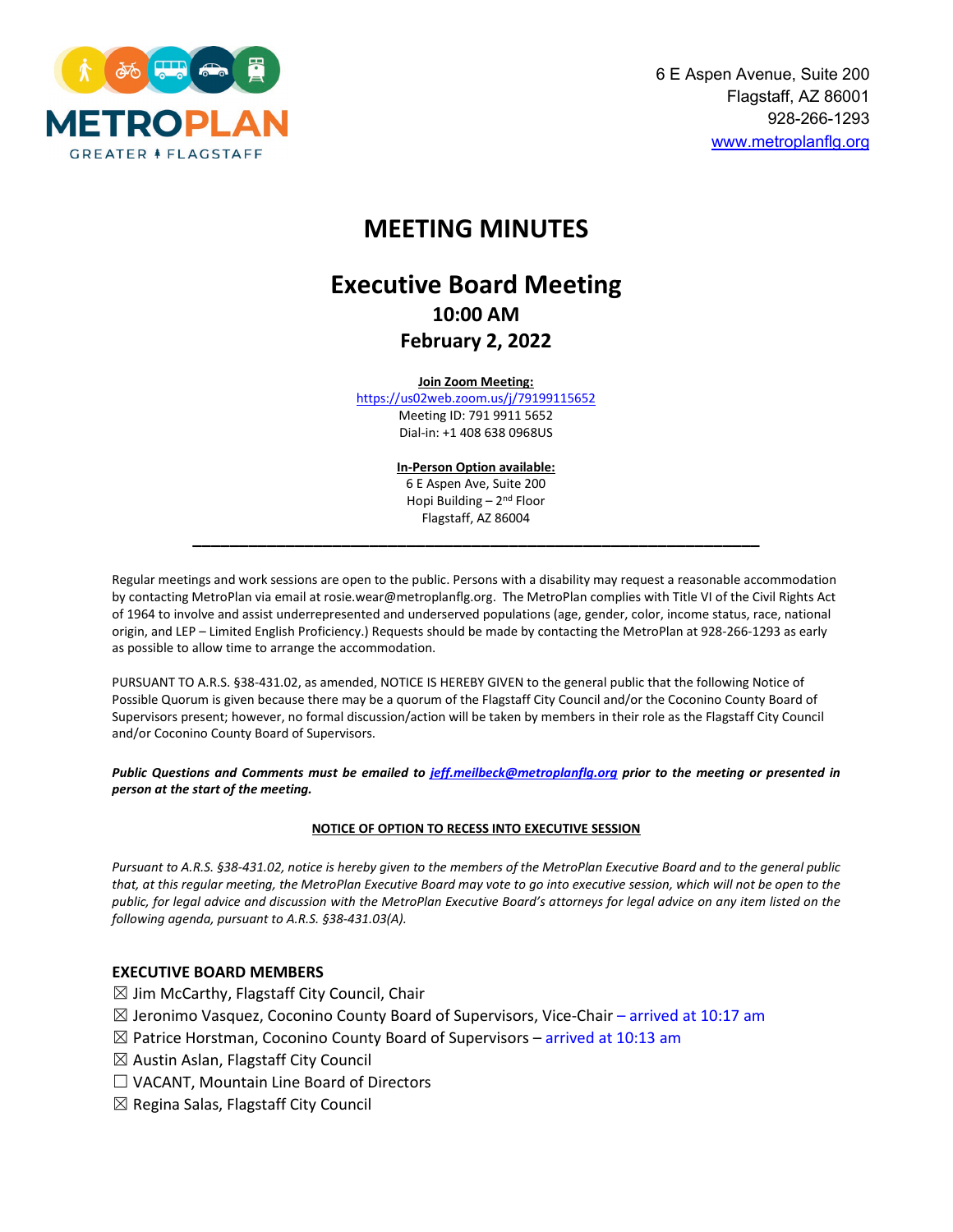

- $\boxtimes$  Jesse Thompson, Arizona State Transportation Board Member
- $\Box$  Judy Begay, Coconino County Board of Supervisors (alternate)
- $\Box$  Becky Daggett, Flagstaff City Council (alternate)

#### **METROPLAN STAFF**

☒Jeff "Miles" Meilbeck, Executive Director  $\boxtimes$ David Wessel, Manager ☐Rosie Wear, Business Manager  $\boxtimes$  Mandia Gonzales, Transportation Planner

OTHERS IN ATTENDANCE: Michele Ann James (Friends of Flagstaff's Future), Ed Stillings (Federal Highway Administration) Kevin Adam (Rural Transportation Advocacy Council) *arrived at 10:23 am*. Jason James (Arizona Department of Transportation) *arrived at 10:25 am*. Areina Contreras (Coconino County - Dist. 2) arrived at *10:55 am*. Rhonda Cashman (Mountain Line) *arrived at 11:32 am*.

#### **I. PRELIMINARY GENERAL BUSINESS**

- A. **CALL TO ORDER** Chair Jim McCarthy called the meeting to order at 10:02 am
- B. **ROLL CALL –** See Above

#### C. **PUBLIC COMMENT –** None received

*(At this time, any member of the public may address the Board on any subject within their jurisdiction that is not scheduled before the Board on that day. Due to Open Meeting Laws, the Board cannot discuss or act on items presented during this portion of the agenda. To address the Board on an item that is on the agenda, please wait for the Chair to call for Public Comment at the time the item is heard.)*

#### D. **APPROVAL OF MINUTES**

Minutes of Regular Meeting: January 5, 2022

Motion: Chair Jim McCarthy made a motion to approve the January 5<sup>th</sup>, 2022, Regular Meeting Minutes, Board Member Jesse Thompson seconded the motion. Voted 4-0 to approve.

### **II. CONSENT AGENDA**

*(Items on the consent agenda are routine in nature and/or have already been budgeted or discussed by the Executive Board.)*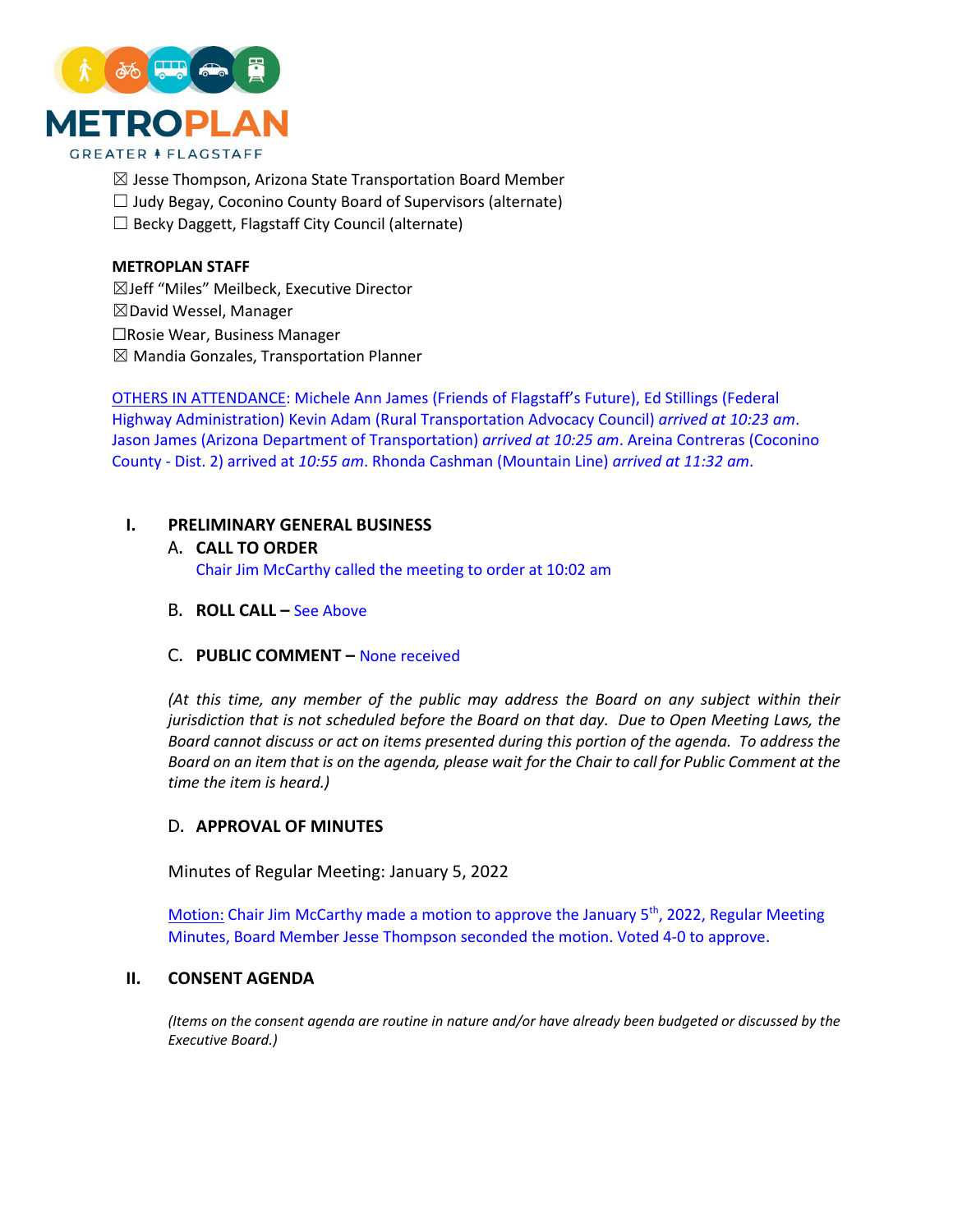

### A. **Transportation Improvement Program amendments**

MetroPlan Staff: David Wessel

Motion: Board member Regina Salas made a motion to approve the TIP amendment, Chair Jim McCarthy seconded the motion. Voted 4-0 to approve.

#### **III. GENERAL BUSINESS**

#### A. **Stride Forward Branding and Outreach update**

MetroPlan Staff: David Wessel

Recommendation: No recommendation is being made.

Planning Manager, David Wessel, presented a PowerPoint presentation on Stride Forward (Regional Transportation Plan 2045). No action was taken.

#### B. **Unified Planning Work Program Amendment**

MetroPlan Staff: Dave Wessel

Recommendation: Staff recommends a Unified Planning Work Program Amendment be discussed and action is possibly taken to amend the UPWP.

Motion: Board member Regina Salas made a motion to approve the UPWP amendment, board member Patrice Horstmen seconded the motion. Voted 6\*- 0 to approve.

*\*Board member Patrice Horstmen and vice-chair Jeronimo Vasquez arrived after the start of the meeting.* 

#### C. **Federal and State Funding Update**

MetroPlan Staff: Jeff "Miles" Meilbeck

Recommendation: This item is for discussion only.

Executive Director, Jeff "Miles" Meilbeck presented a PowerPoint presentation on the Federal and State Funding update. No action was taken.

Board member Regina Salas provided an update from the last RTAC meeting. Additionally, Salas provided an update from Congressman O'Halleran regarding future funding.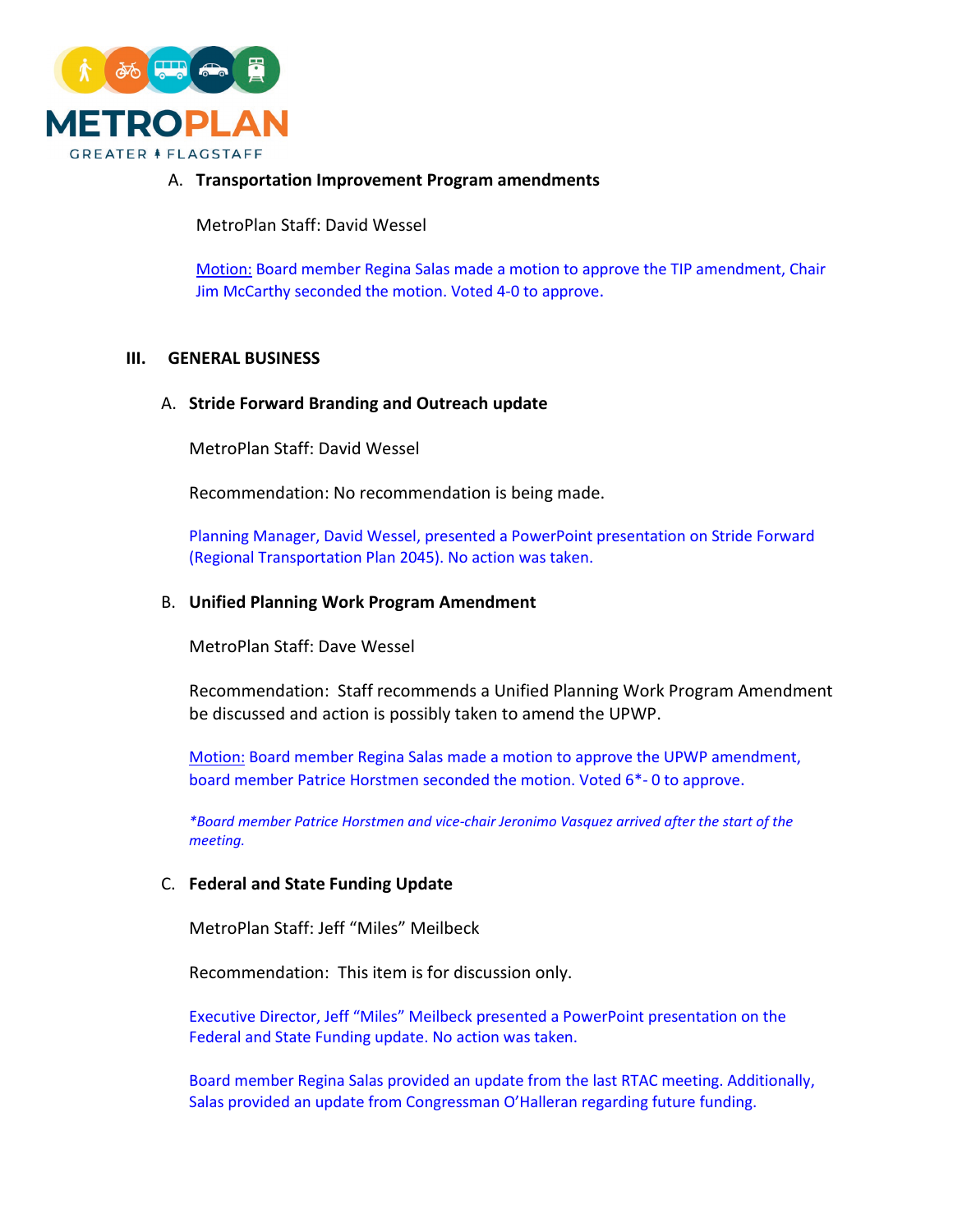

# D. **Sustainable Transportation Toolbox Update**

MetroPlan Staff: Jeff "Miles" Meilbeck and David Wessel

Recommendation: Staff recommends that the Executive Board adopt the Scope of Work for the Sustainable Transportation Toolbox.

Motion: Board member Patrice Horstman made a motion to approve the Sustainable Transportation Toolbox Scope of Work, board member Austin Aslan seconded the motion. Voted 6-0 to approve.

#### E. **Lone Tree Overpass**

MetroPlan Staff: Jeff "Miles" Meilbeck

Recommendation: No recommendation is being made.

Executive Director Jeff "Miles" Meilbeck presented on the Lone Tree Overpass update. No action was taken.

### F. **Transportation Survey 2022 Report**

MetroPlan Staff: Jeff "Miles" Meilbeck

Recommendation: Staff recommends the Executive Board adopt the 2022 Transportation Survey final report.

Motion: Board member Regina Salas made a motion to adopt the 2022 Transportation Survey Report, board member Patrice Horstman seconded the motion. Voted 6-0 to approve.

#### G. **Sunshine Transport Solutions Corporation (STSC) Update**

MetroPlan Staff: Jeff "Miles" Meilbeck

Recommendation: No recommendation is being made, but the Executive Board may provide input on the process related to STSC.

Executive Director Jeff "Miles" Meilbeck presented an update on the Sun Transport Solutions Corporation. No action was taken.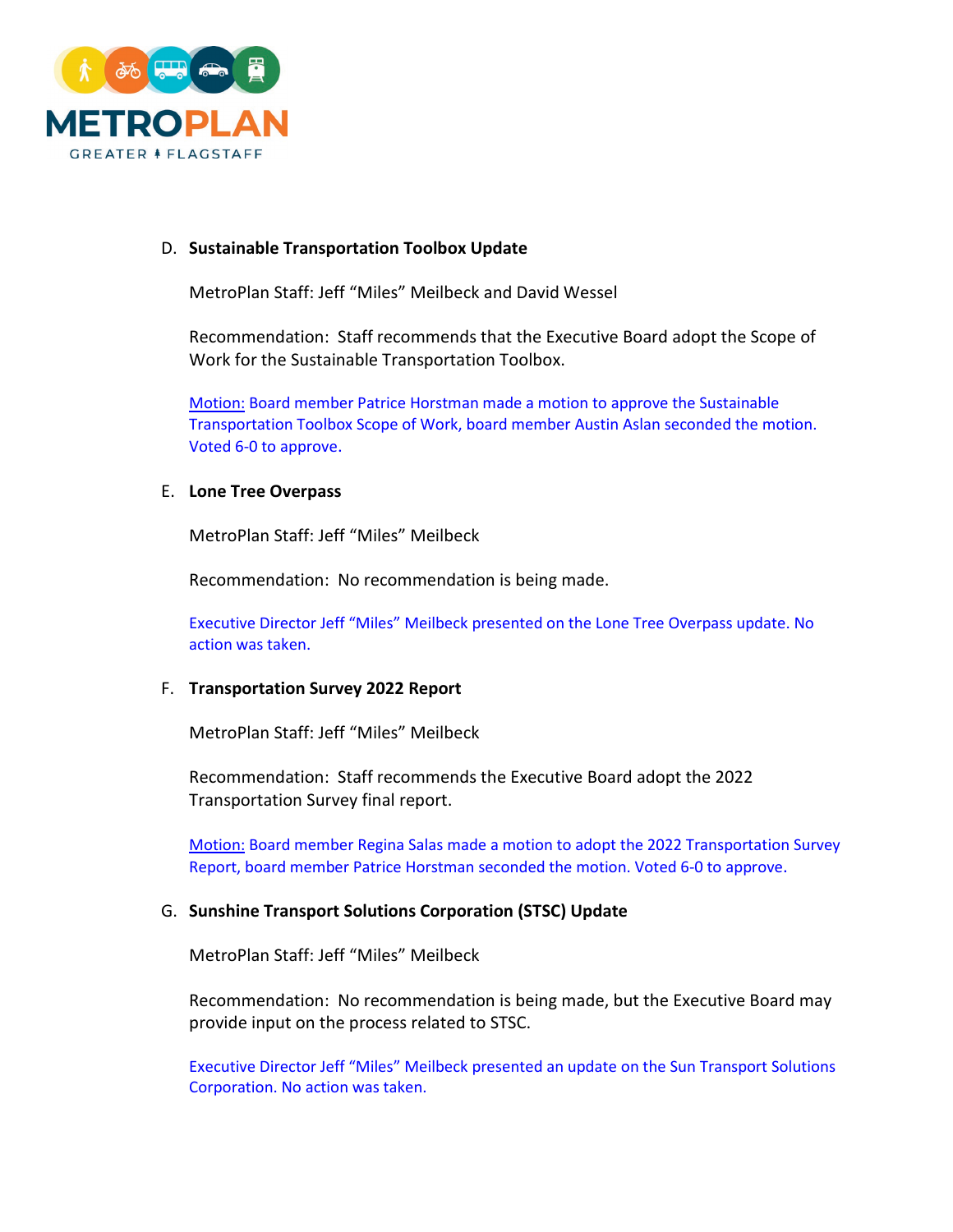

# H. **Items from MetroPlan Staff**

MetroPlan Staff: Jeff "Miles" Meilbeck

• Amtrak Update

Recommendation: This item is for discussion only.

Executive Director Jeff "Miles" Meilbeck presented an update on the Amtrak. No action was taken.

#### I. **Executive Director Performance Review and Contract**

Councilmember McCarthy

Recommendation: Provide performance review as required by the current contract.

*The Board may vote to go into executive session pursuant to ARS §38-431.03(A)(1) for MetroPlan Executive Director performance review.*

Motion: Board member Patrice Horstman made a motion to move into an executive session, board member Jesse Thompson seconded the motion. Voted 6-0 to approve. The executive session started at noon.

#### **V: CLOSING BUSINESS**

## A. **ITEMS FROM THE BOARD**

*(Board members may make general announcements, raise items of concern, or report on current topics of interest to the Board. Items are not on the agenda, so discussion is limited, and action not allowed.)*

#### B. **NEXT SCHEDULED EXECUTIVE BOARD MEETING**

1. March 2, 2022

## C. **ADJOURN**

Chair McCarthy adjourned the meeting at 11:52 am.